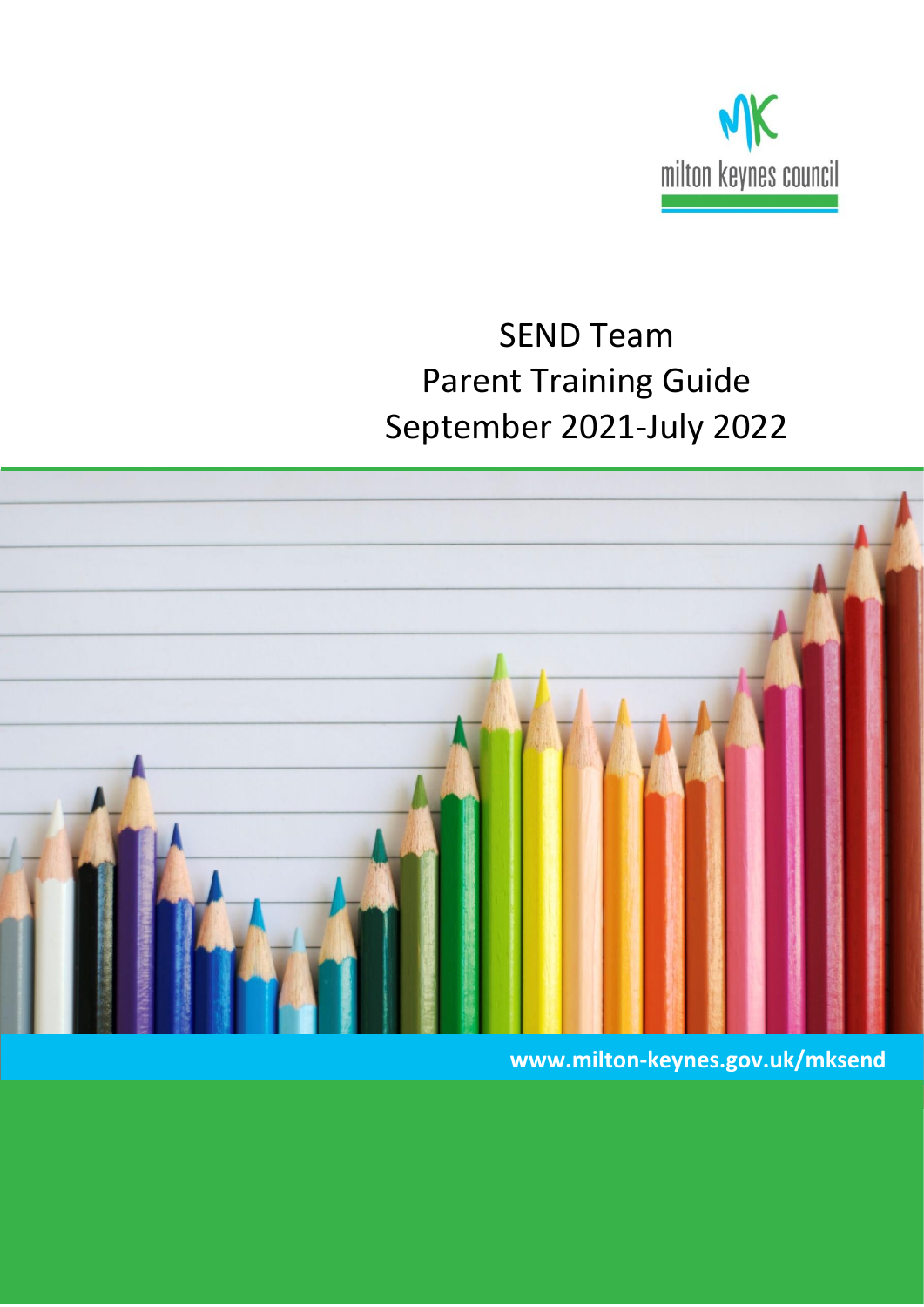Welcome to the SEND Team parent training guide for 2020-2021. You will find here learning opportunities for parents from September 2020-July 2021. This document will be updated via the Local Offer pages throughout the academic year.

#### **Contents**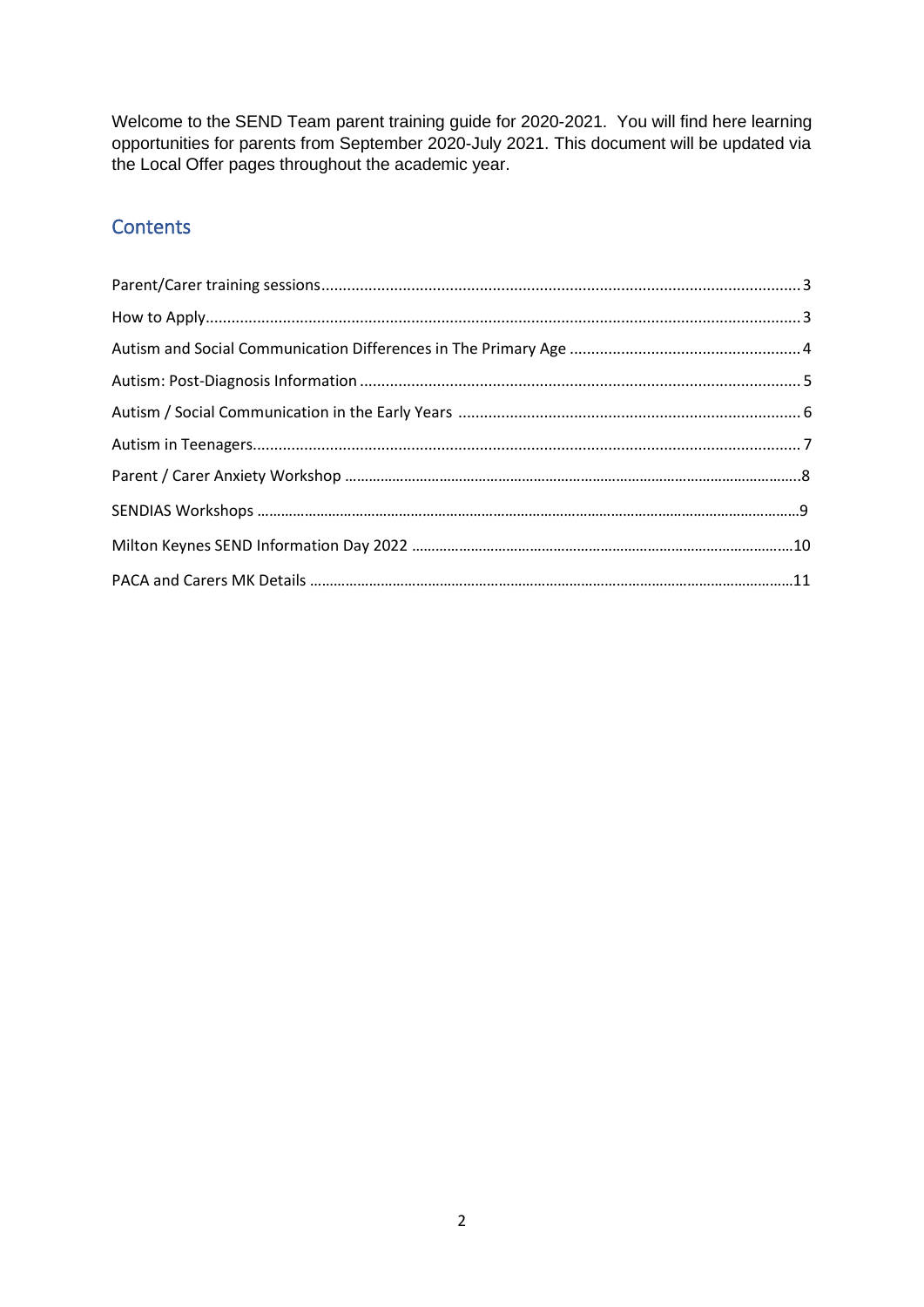# <span id="page-2-0"></span>Parent/Carer training sessions

We deliver remote parent and carer training sessions on the following topics:

- Early Years Autism/SCD (aged 2-5 years)
- Primary Aged Autism/SCD question and answer sessions
- Teenagers with Autism
- Anxiety Workshop

Children and young people do **not** need to have a diagnosis for parents/carers to attend the sessions.

Further workshops and question and answer sessions will be available throughout the year in collaboration with SENDIAS, PACA and Carers MK and will be advertised on Facebook and the local Offer – please *like* the MK local Offer and SENDIAS Facebook page to receive updates of training

More information can be found: Email [SENDSsupport@milton-keynes.gov.uk](mailto:SENDSsupport@milton-keynes.gov.uk) MK SEND Local Offe[r www.milton-keynes.gov.uk/MKSEND](http://www.milton-keynes.gov.uk/MKSEND)  MK SEND Local Offer Facebook [www.facebook.com/MKSEND](file:///C:/Users/mw61924/AppData/Local/Microsoft/Windows/Temporary%20Internet%20Files/Content.Outlook/ZVNZSDJ3/www.facebook.com/MKSEND)

#### <span id="page-2-1"></span>How to Apply

Please apply for the training courses via email: [SENDsupport@milton-keynes.gov.uk](mailto:SENDsupport@milton-keynes.gov.uk) stating the course, the date, who will be attending and their email address.

#### **Applications for training MUST be sent at least 48 hrs before the start of the training.**

Email invites will be sent to participants with a Microsoft Teams link, at least the day before each session.

If you have any queries, please email:

SENDSupport@milton-keynes.gov.uk

#### **Course Evaluation:**

We ask everyone to complete an evaluation form at the end of training sessions using a link shared via the MS Team invite. We take your feedback about training very seriously and your remarks will guide us when planning future training.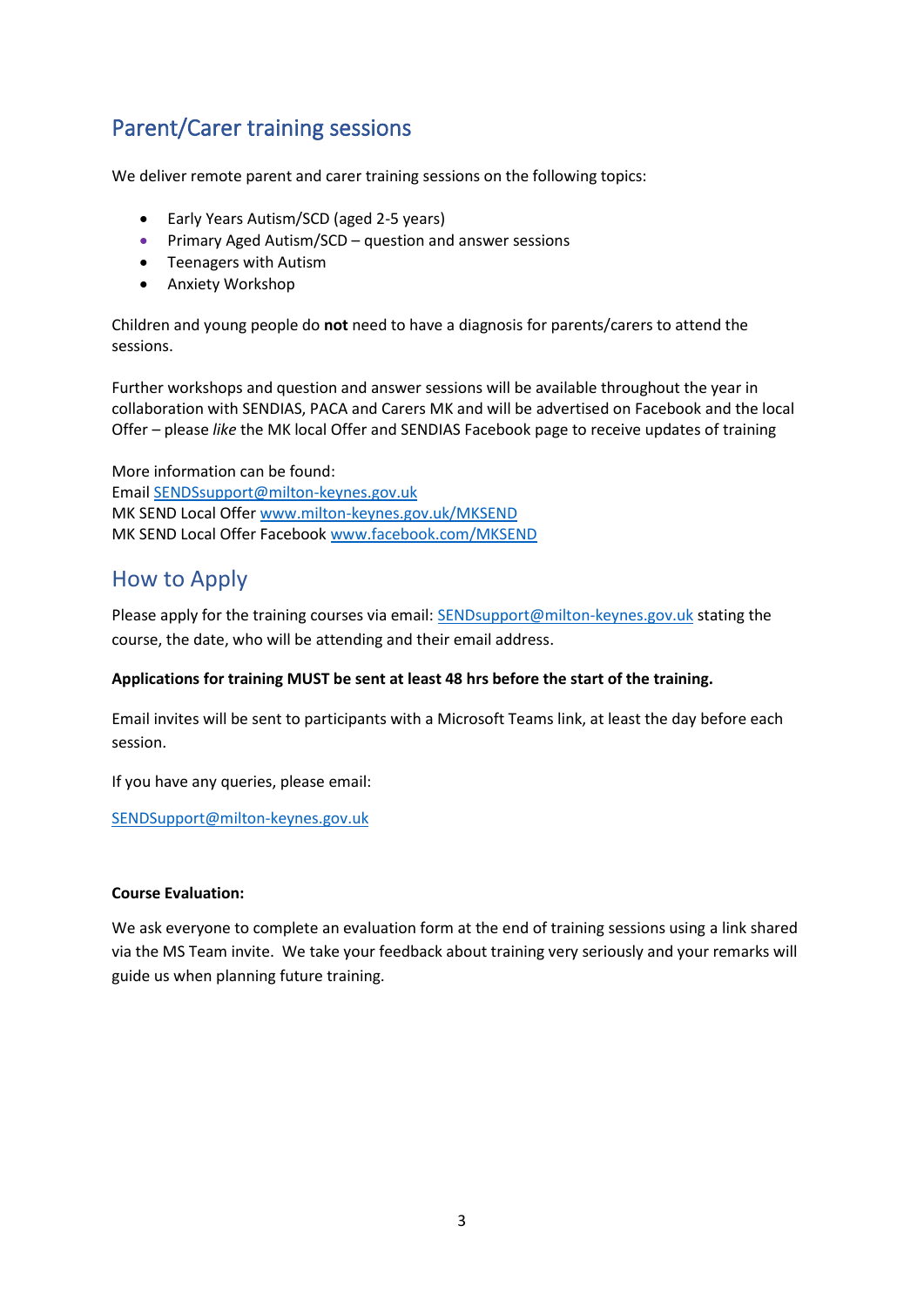# <span id="page-3-0"></span>Autism and Social Communication Differences in The Primary Age

Workshops for parents/carers of young children aged 5-11years with a range of professionals

Support for families of children with Autistic Spectrum Condition and Social Communication Differences (no diagnosis necessary)

#### **This training replaces the Early Bird Plus and ASC SCD courses previously available**

Videos to learn more in your own time:<https://www.milton-keynes.gov.uk/send-video-content>

Live question and answer sessions to book



| Dates for Q and A     | Professionals available at Q and A     | <b>Videos to watch in your own time</b>         |
|-----------------------|----------------------------------------|-------------------------------------------------|
| Thursday 23 Sept 2021 | Inclusion and Intervention team        | What is ASC and SCD - how it can present itself |
| Thursday 13 Jan 2022  |                                        | - Inclusion and intervention Team - video       |
| Thursday 5 May 2022   | <b>Occupational Therapy Service</b>    | Sensory processing and strategies -Occupational |
|                       |                                        | Therapy service $-$ (10 short videos)           |
| 1.30-2.30 pm          |                                        |                                                 |
| Thursday 30 Sept 2021 | <b>Specialist Children Services</b>    | Strategies to support sleeping and toileting -  |
| Thursday 20 Jan 2022  |                                        | Specialist children services (2 videos)         |
| Thursday 12 May 2022  | <b>Speech and Language services</b>    | Supporting communication - Speech and           |
|                       |                                        | language service-(1 video)                      |
| 1.30-2.30 pm          | <b>Inclusion and Intervention Team</b> | Comic strip $- (1$ video)                       |
|                       |                                        | Social scripts $- (1$ video)                    |
| Thursday 7 Oct 2021   | <b>Inclusion and Intervention Team</b> | <b>Understanding Anxiety and supporting</b>     |
| Thursday 27 Jan 2022  |                                        | strategies $-$ (1 video)                        |
| Thursday 19 May 2022  | <b>Inclusion and Intervention Team</b> |                                                 |
|                       |                                        | <b>Behaviours of Concern (1 video)</b>          |
| 1.30-2.30 pm          | Inclusion and Intervention team        |                                                 |
|                       |                                        | Supporting siblings and socialising (-1 video)  |
| Thursday 14 Oct 2021  | <b>SENDIAS</b>                         | SENDIAS-services and support - video            |
| Thursday 3 Feb 2022   | <b>Carers MK</b>                       | Carers MK - It's services and support - video   |
| Thursday 26 May 2022  | <b>PACA</b>                            | PACA- It's services and support- no video       |
|                       | <b>SEND team</b>                       | SEND team - The Graduated response -see local   |
| 1.30-2.30pm           |                                        | offer                                           |
|                       |                                        |                                                 |

#### **To book your place email us on** [SENDsupport@milton-keynes.gov.uk](mailto:SENDsupport@milton-keynes.gov.uk)

These sessions will be delivered via Microsoft Teams – an invite will be sent to your email address. You do not have to attend all of the sessions – please indicate in your email which ones you would like to attend and specify that it is **Primary ASC parent training and the dates you are interested in**.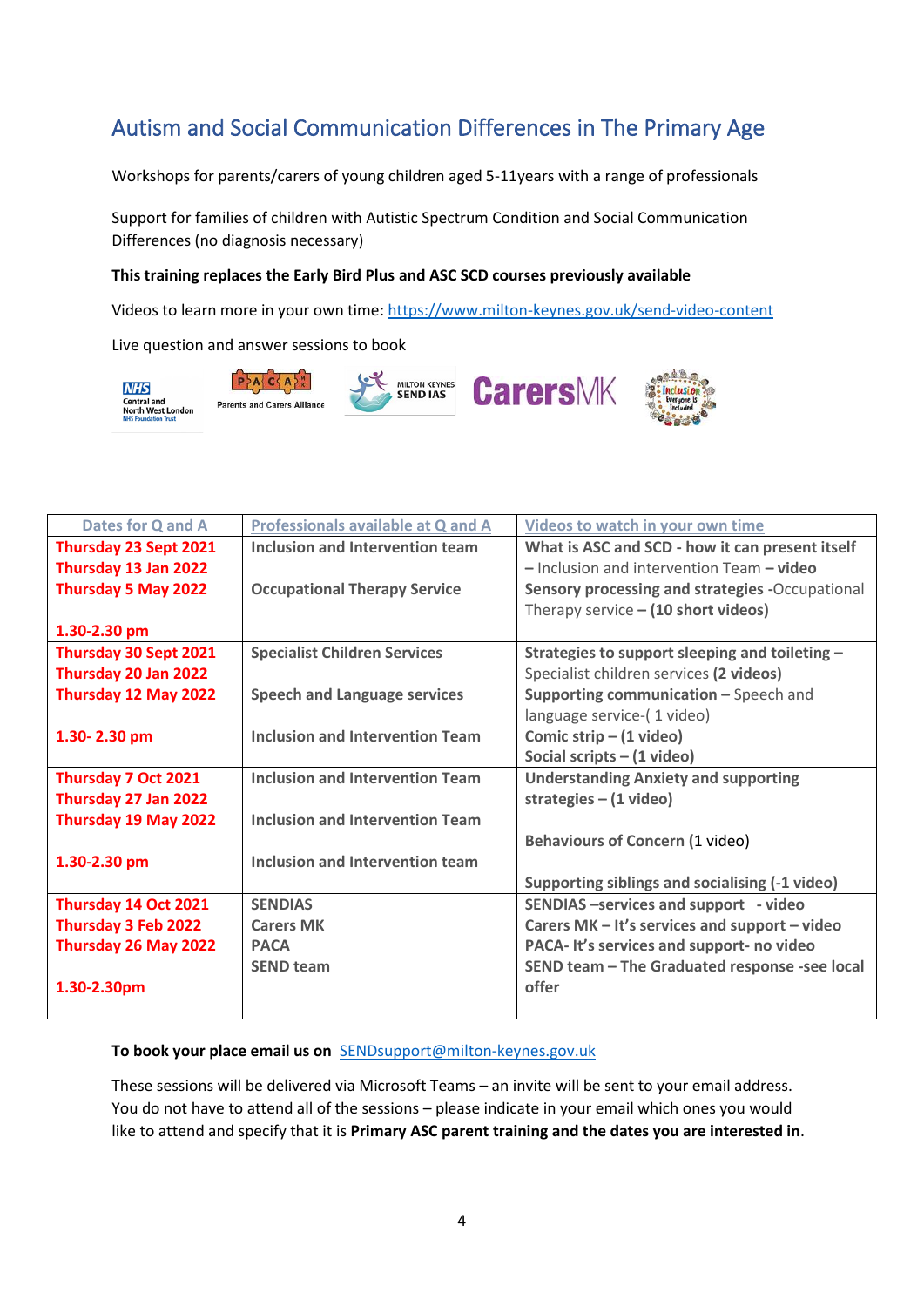# <span id="page-4-0"></span>Autism: Post-Diagnosis Information

Next steps following an Autism Spectrum diagnosis:

- 1. Inform your child's school SENCo: take a copy of the diagnosis letter from your paediatrician
- 2. Call the SEND support line on 01908 657825 to discuss your child's diagnosis, local support available and to find out more about parent programmes
- 3. Refer to Milton Keynes Local Offer to find out information for parent/ carers: [www.milton](http://www.milton-keynes.gov.uk/MKSEND)[keynes.gov.uk/MKSEND](http://www.milton-keynes.gov.uk/MKSEND) and follow us o[n www.facebook.com/mksend](http://www.facebook.com/mksend)
- 4. Look at the Post Diagnostic guide from the NAS (National Autistic Society): [www.autism.org.uk/advice-and-guidance/topics/diagnosis/post-diagnosis-support/parents](http://www.autism.org.uk/advice-and-guidance/topics/diagnosis/post-diagnosis-support/parents-and-carers)[and-carers](http://www.autism.org.uk/advice-and-guidance/topics/diagnosis/post-diagnosis-support/parents-and-carers)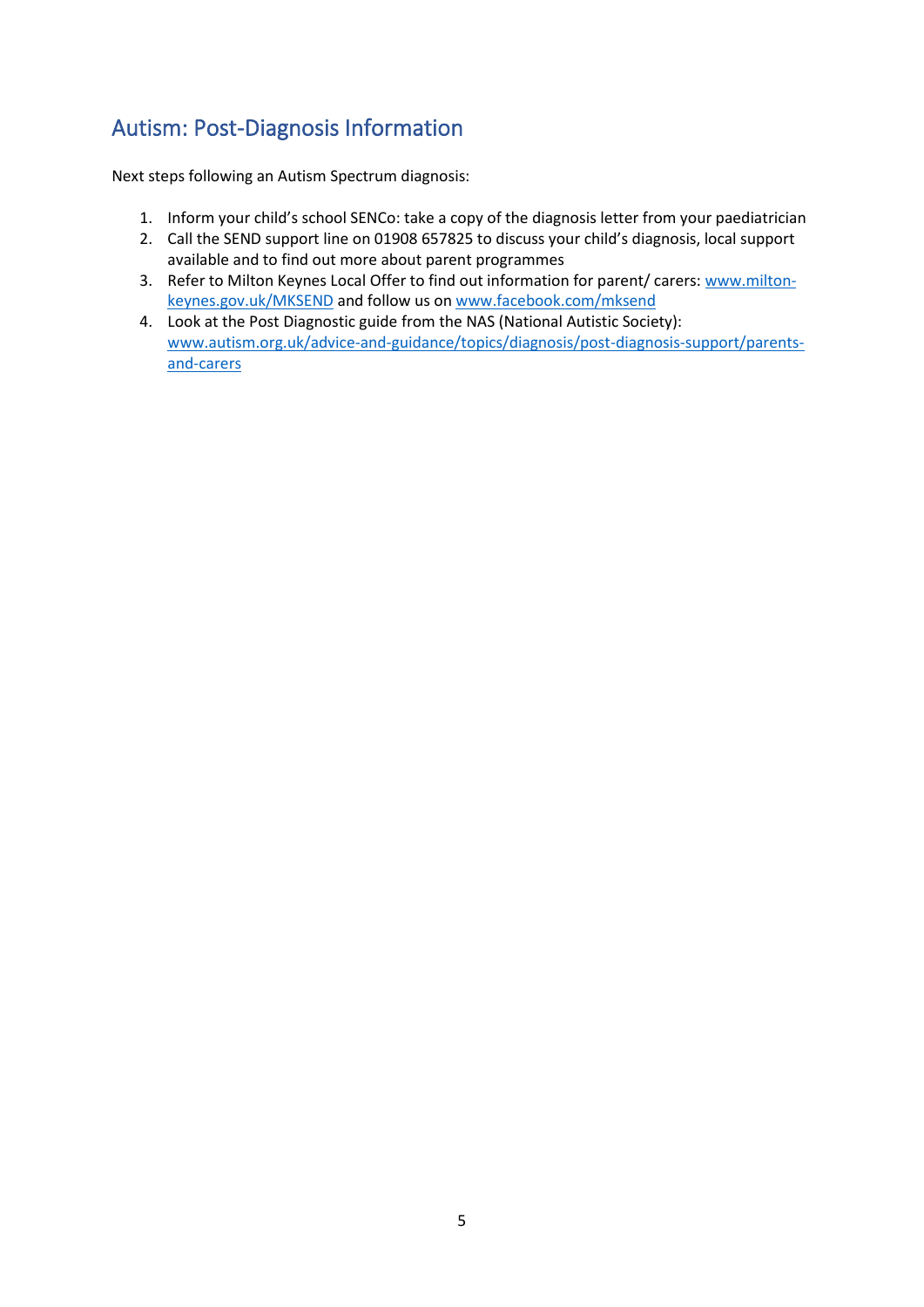### <span id="page-5-0"></span>Autism / Social Communication in the Early Years – November 2021

Workshops for parents/carers of young children aged 2-5 years with our Inclusion and Assessment Team

- 1. Understanding Autism/Social Communication in the Early Years
- 2. Developing communication skills
- 3. Developing play and learning skills
- 4. Understanding and supporting behaviour

| Thursday 4 November 2021<br>1.30-2.30pm<br>Or<br>Wednesday 4 <sup>th</sup> May 2022<br>1.30-2.30pm   | <b>Understanding Autism/Social Communication Needs in the Early Years</b><br>How it can sometimes present in young children<br>Sensory sensitivities |  |
|------------------------------------------------------------------------------------------------------|------------------------------------------------------------------------------------------------------------------------------------------------------|--|
| Thursday 11 November 2021<br>1.30-2.30pm<br>or<br>Wednesday 11 <sup>th</sup> May 2022<br>1.30-2.30pm | Developing communication in the Early Years<br>Creating motivation for language<br>Using visuals<br>Supporting understanding<br>$\bullet$            |  |
| Thursday 18 November 2021<br>1.30-2.30pm<br>Or<br>Wednesday 18 <sup>th</sup> May 2022<br>1.30-2.30pm | Developing play and learning in the Early Years<br>How play might be different<br>Ideas for play<br><b>Structuring learning</b>                      |  |
| Thursday 25 November 2021<br>1.30-2.30pm<br>Or<br>Wednesday 25 <sup>th</sup> May 2022<br>1.30-2.30pm | Understanding and supporting behaviour in the Early Years<br>Why it might occur<br>Strategies and techniques that may help                           |  |

To book your place email us on **[SENDSupport@milton-keynes.gov.uk](mailto:SENDSupport@milton-keynes.gov.uk)**

These sessions will be delivered via Microsoft Teams – an invite will be sent to your email address. You do not have to attend all of the workshops – **please indicate in your emails that you wish to attend the Autism in the Early Years and the dates you would like to attend**.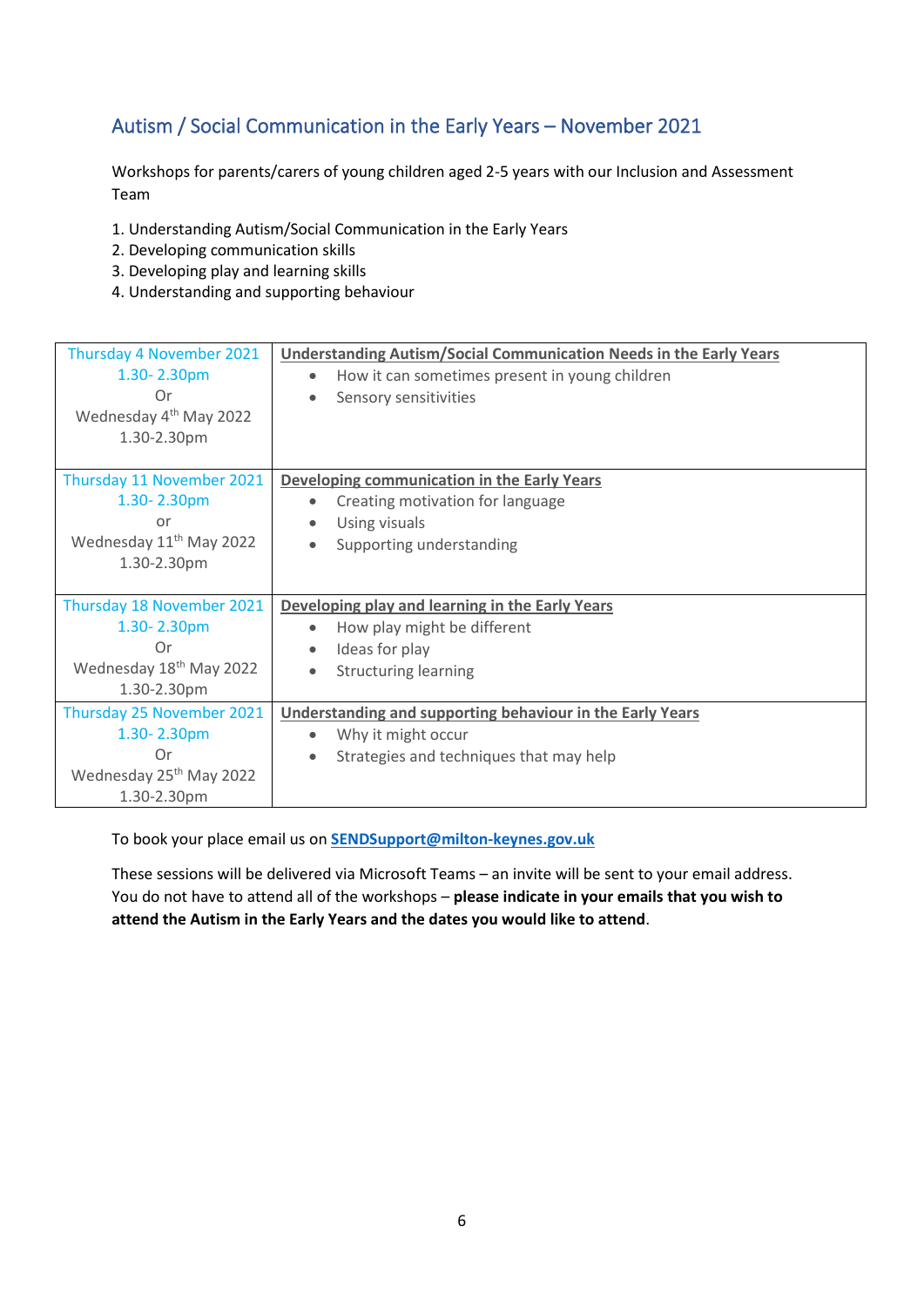### <span id="page-6-0"></span>Autism in Teenagers

Parent/Carers Workshops with Specialist Teachers

- 1. Understanding Autism in Teenagers
- 2. Relationships and Autistic Teenagers
- 3. Independence and Autistic Teenagers
- 4. Puberty and Autistic Teenagers

| Tuesday 9 November 2021<br>$10.00 - 11.00$ am<br>Thursday 3 <sup>rd</sup> March<br>$5 \text{ pm} - 6 \text{pm}$ | <b>Understanding Autism in Teenagers</b><br>Understanding how Autism may look in teenagers - a<br>difference not a deficit<br>The positives of Autism and using these to support your child<br>$\bullet$<br>How Autism may present itself differently in girls.<br>$\bullet$ |  |  |
|-----------------------------------------------------------------------------------------------------------------|------------------------------------------------------------------------------------------------------------------------------------------------------------------------------------------------------------------------------------------------------------------------------|--|--|
| Tuesday 16 November 2021<br>$10.00 - 11.00$ am<br>Thursday 10 <sup>th</sup> March<br>$5pm - 6pm$                | <b>Relationships and Autistic Teenagers</b><br>Family and Friends<br><b>Understanding Social Rules</b><br>$\bullet$<br><b>Keeping Safe</b>                                                                                                                                   |  |  |
| Tuesday 23 November 2021<br>$10.00$ am $-11.00$ am<br>Thursday 17 <sup>th</sup> March<br>$5pm-6-pm$             | <b>Independence and Autistic Teenagers</b><br>School/work<br>Life Skills<br>Self-Care                                                                                                                                                                                        |  |  |
| Tuesday 30 November 2021<br>$10.00 - 11.00$ am<br>Thursday 24 <sup>th</sup> March<br>$5pm - 6pm$                | <b>Puberty and Autistic Teenagers</b><br>Puberty<br>$\bullet$<br>Key skills to develop during puberty<br>Sexuality                                                                                                                                                           |  |  |

To book your place email us on **[SENDSupport@milton-keynes.gov.uk](mailto:SENDSupport@milton-keynes.gov.uk)**

These sessions will be delivered via Microsoft Teams – an invite will be sent to your email address. You do not have to attend all of the workshops – **please indicate in your email that you would like to attend Autism in Teenagers and the dates you would like to attend**.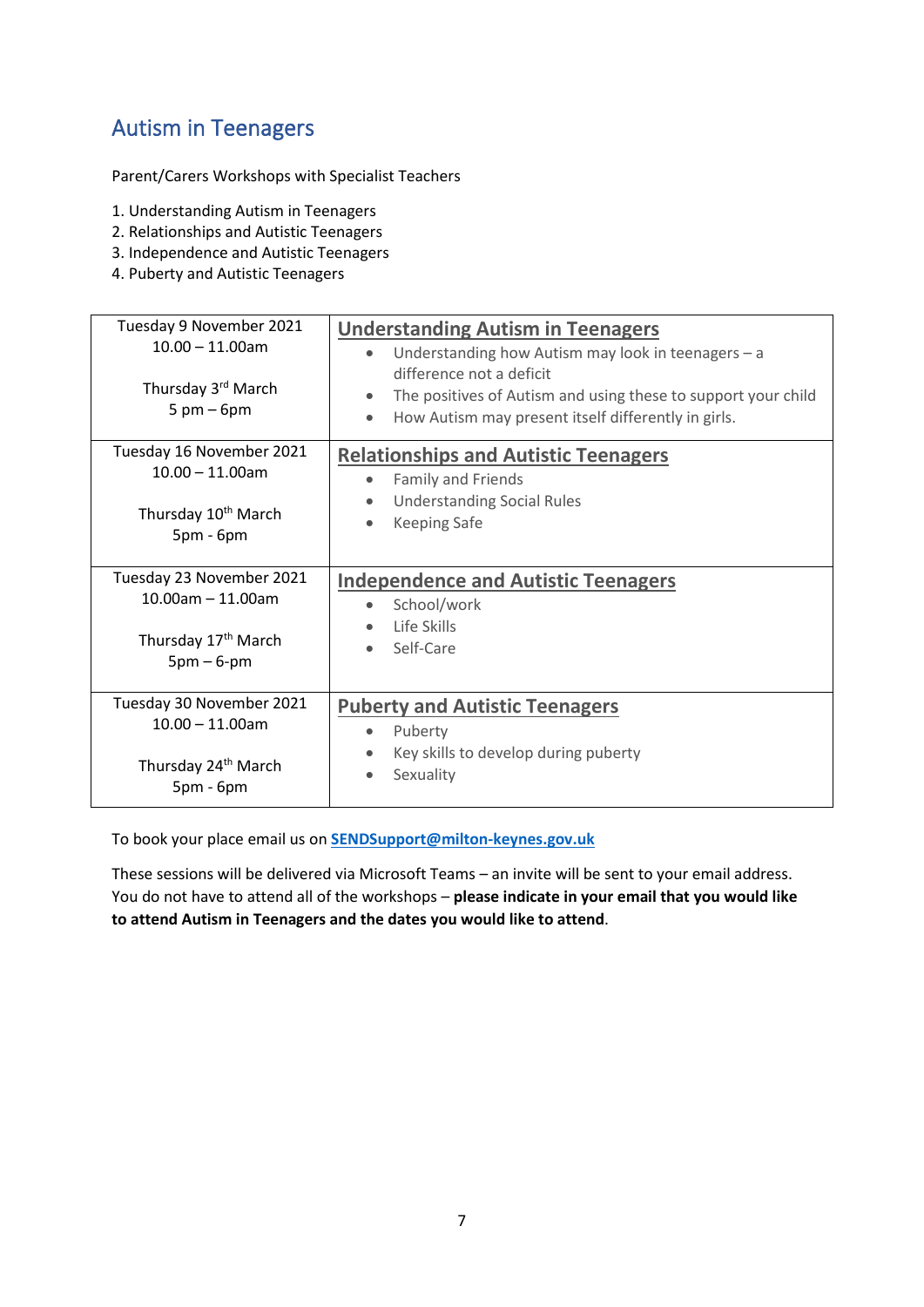# Parent / Carer Anxiety Workshop

Parent /Carer Workshop with Specialist Teachers

What is anxiety?

What might I see if my child is feeling anxious?

Ways in which I can support my child to manage their anxiety

Strategies I can try to prevent my child's anxiety from affecting everyday activities

#### **Milton Keynes SEND Team Parent/Carer Anxiety Workshop** 4<sup>th</sup> November 2021  $10-11$  am 26th January 2022 5-6 pm With Specialist Teachers Sally Ahmad and Nina Broderick, supported by SENDIAS Join us with a cup of tea or coffee to find out... - What is anxiety? - What might I see if my child is feeling anxious? - Ways in which I can support my child to manage their anxiety - Strategies I can try to prevent my child's anxiety from affecting everyday activities To book your place, contact us on 01908 657 825 or email us on This session is being delivered via Microsoft Teams; an invite and joining instructions will be sent to your email address. Choose how you would like to join us...turn your camera on, turn your camera off, ask us questions or just listen - the choice is yours.

To book your place email us on **[SENDSupport@milton-keynes.gov.uk](mailto:SENDSupport@milton-keynes.gov.uk)**

These sessions will be delivered via Microsoft Teams – an invite will be sent to your email address. You do not have to attend all of the workshops – **please indicate in your email that you would like to attend The Anxiety Workshop and the dates you would like to attend**.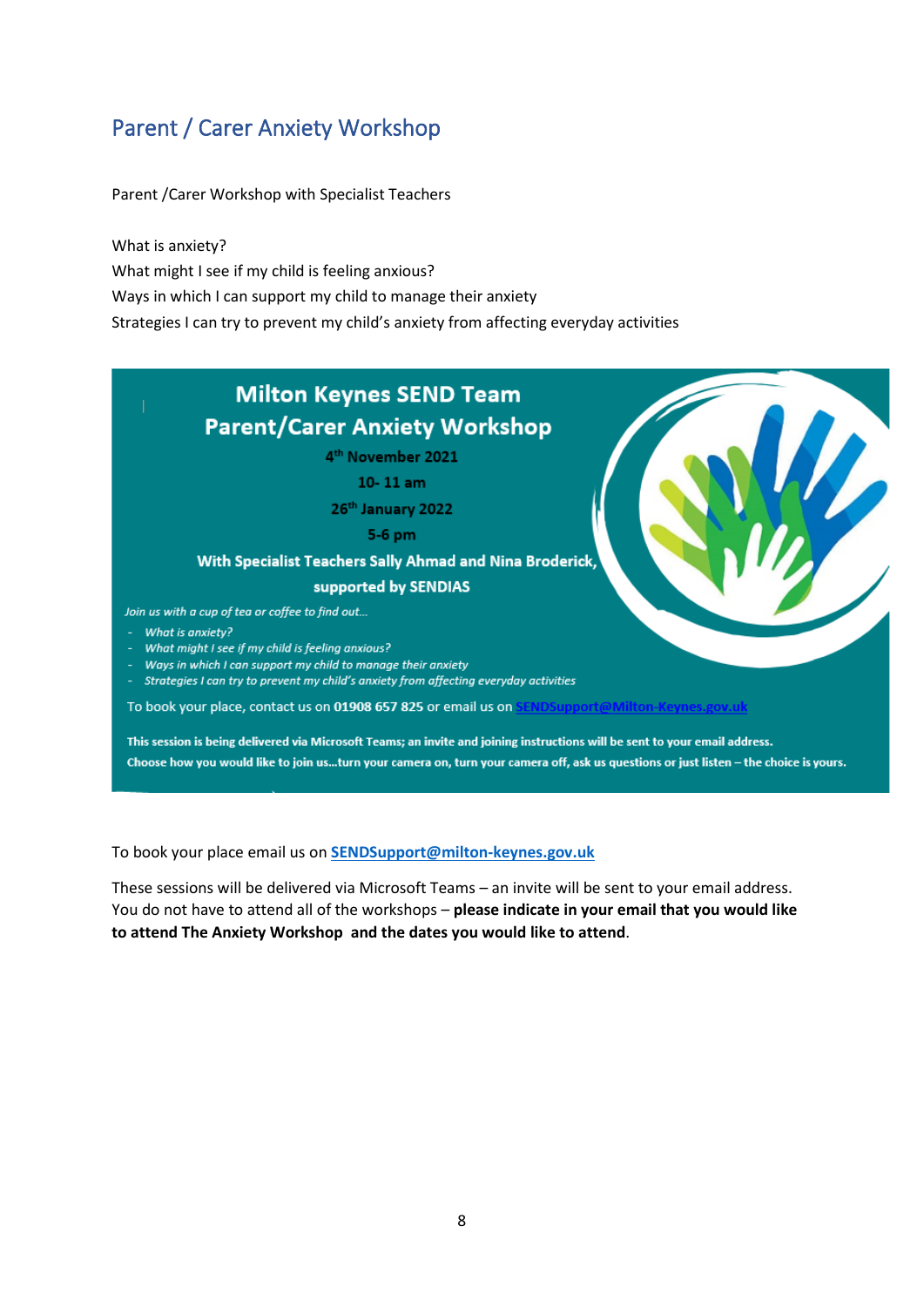### SENDIAS Workshops

For parents and carers of children and young people with a special educational needs or disability.

Sessions will be delivered via Microsoft Teams

|                          | <b>Workshop</b>                                          | <b>Description</b>                                                                                                                                                                                  | <b>Booking link</b>                         |
|--------------------------|----------------------------------------------------------|-----------------------------------------------------------------------------------------------------------------------------------------------------------------------------------------------------|---------------------------------------------|
| $\mathbf{1}$             | <b>SEN Support</b><br><b>Mon 20</b><br>September         | What is graduated approach &<br>how school should support pupils<br>if they don't have an EHCP.                                                                                                     | https://www.eventbrite.co.uk/e/162452755565 |
| $\overline{\phantom{0}}$ | <b>EHCP</b><br>Tue 28 September                          | What is an EHCP? When is it<br>appropriate to apply for a needs<br>assessment for an EHCP? What<br>provision will be offered? Find out<br>about the EHCP process and<br>what's included in an EHCP. | https://www.eventbrite.co.uk/e/162455126657 |
| 3                        | <b>Annual Review of</b><br><b>EHCP</b><br>Tue 05 October | What is the process of reviewing<br>an EHC plan each year? How<br>should the process be carried out?<br>Find out how SENDIAS can support<br>you.                                                    | https://www.eventbrite.co.uk/e/162456538881 |
| 4                        | <b>School Exclusion</b><br>Fri 15 October                | This will help you to understand<br>the legal processes and types of<br>school exclusions, what happens if<br>your child is excluded and what<br>support is available to you.                       | https://www.eventbrite.co.uk/e/162457385413 |

Facilitated by the MK SEND Information Advice and Support Service for families living in Milton Keynes.

Places must be pre-booked via Eventbrite. You do not need to have downloaded Microsoft Teams to be able to join. We recommend joining the session via laptop, iPad, or desktop.

If you have further questions, please email on **[mksendias@milton-keynes.gov.uk](mailto:mksendias@milton-keynes.gov.uk)**

For more information visit Website: **[www.milton-keynes.gov.uk/mksendias](http://www.milton-keynes.gov.uk/mksendias)** Facebook: **https://www.facebook.com/MKSENDIAS**

**Note: New dates will be announced at the start of each half-term. Please see our Facebook page and website (news section) for updates.**

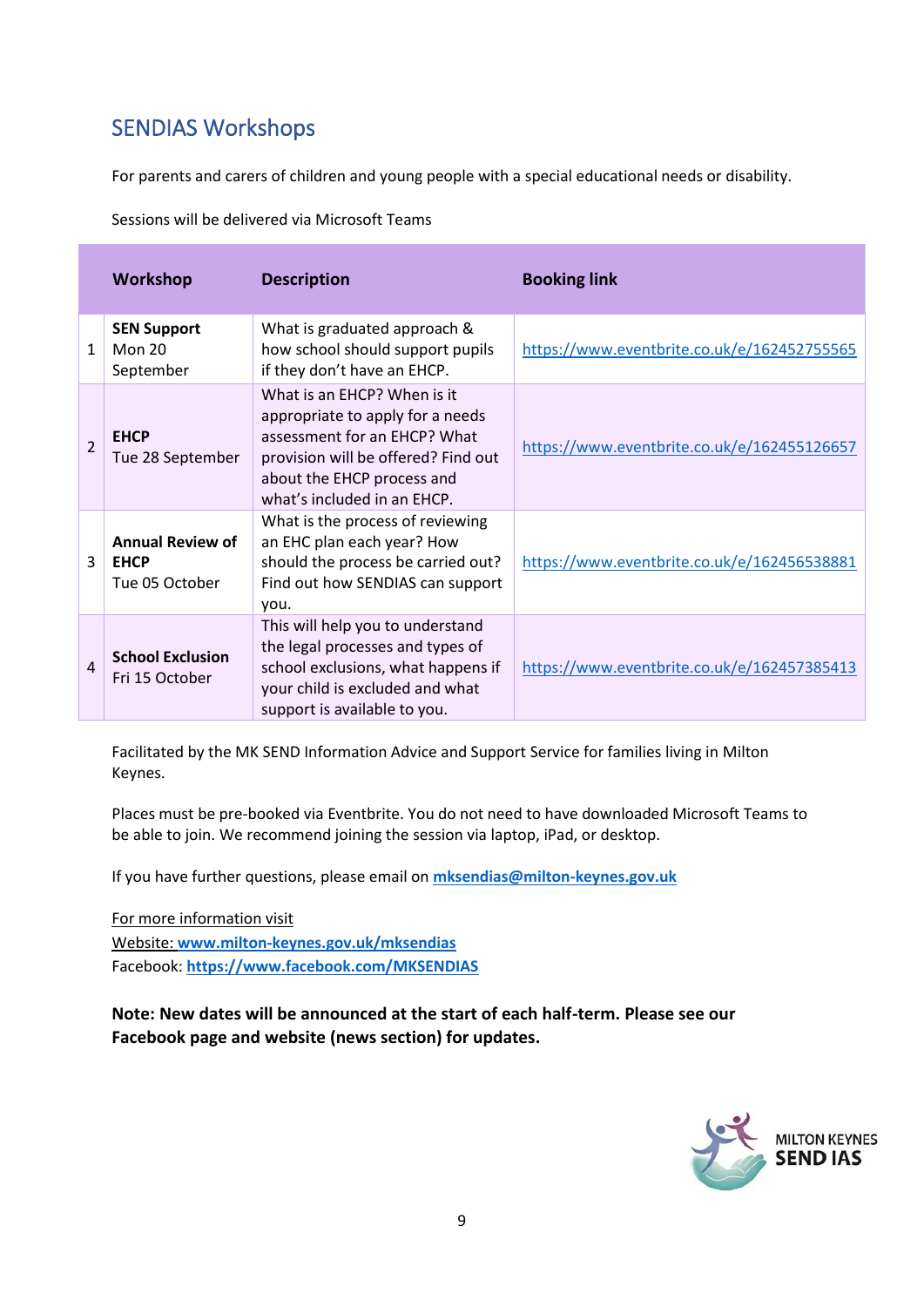### Milton Keynes SEND Information Day 2022

*Save the Date!*

**Thursday 3rd – Friday 4th February 2022**

This year's event will be combination of online and face to face workshops. It will be over 2 days and as usual jam packed with lots of useful workshops and information.

Our theme this year is **"Wellbeing"**

Website: **<https://www.mksendinfoday.co.uk/>**

Twitter: **@MKSENDInfoDay**

More details to follow soon via our website, Facebook, and schools.





W: [www.milton-keynes.gov.uk/mksendias](http://www.milton-keynes.gov.uk/mksendias) W: www.pacamk/org T: 01908 254518 T: 07852 526057 F[: www.facebook.com/MKSENDIAS](http://www.facebook.com/MKSENDIAS) F[:www.facebook.com/parentsandcarersalliancemk](http://www.facebook.com/parentsandcarersalliancemk)

**#MKSENDinfoDay**